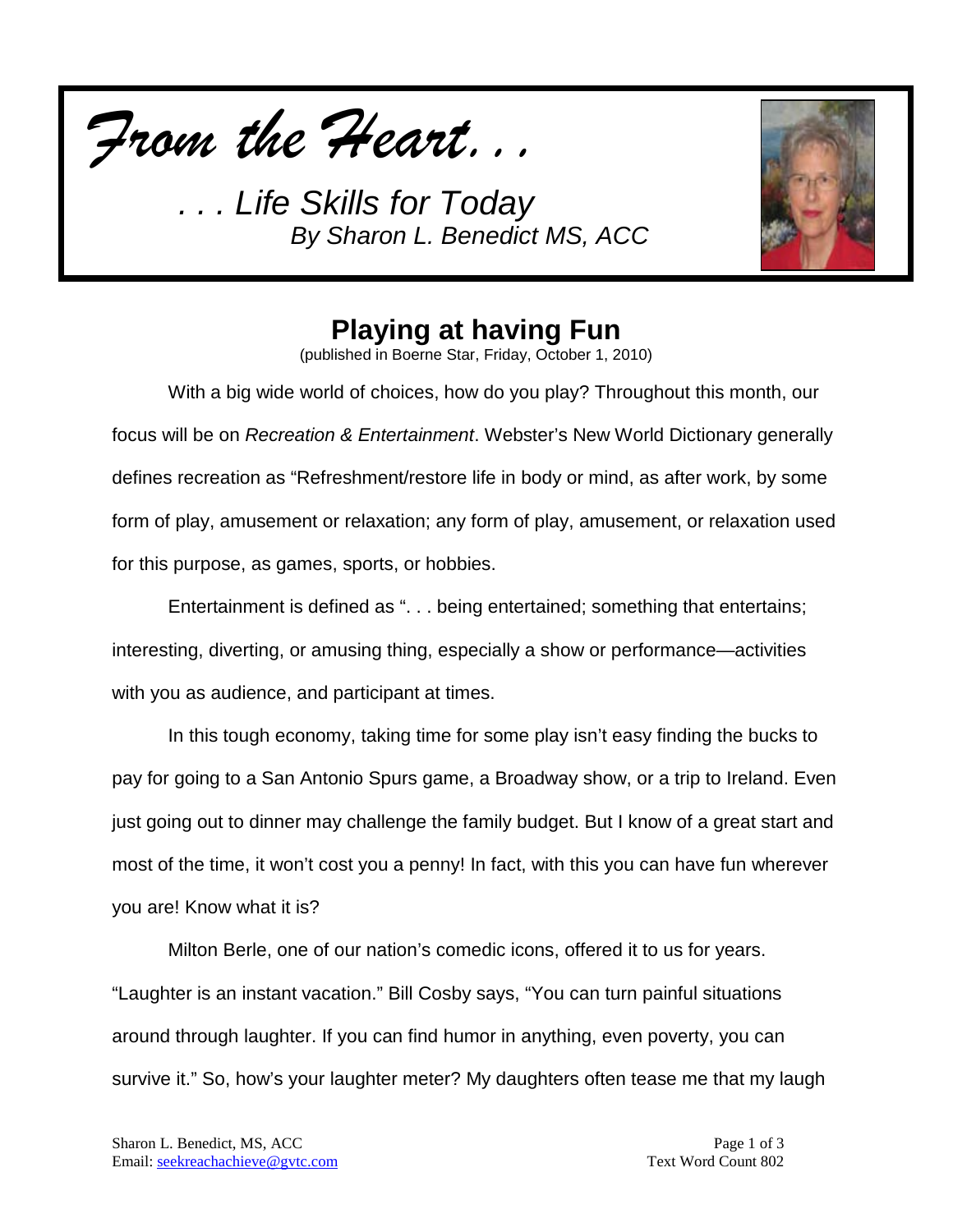at times sounds very similar to the Sesame Street Beeker Muppet. I know. Sad, but true! Fortunately, as I have grown more senior, my outbursts are a little tamer than my younger years.

Laughter is the therapeutic voice of healing for both body and soul. I would imagine that if more shared some time laughing together, much of the disagreements, ailments, violence, and even wars would fade. Although the experts may not all agree, there is evidence that we do physiologically change with laughter. Steve Wilson, M.A., CSP, a psychologist and laugh therapist, tells us that "The effects of laughter and exercise are very similar . . . Combining laughter and movement, like waving your arms, is a great way to boost your heart rate."

William Fry, a pioneer in laughter research, claimed it took 10 minutes on a rowing machine for his heart rate to reach the level that only one minute of hearty laughter achieved. R.M. Griffin from "Is Laughter the Best Medicine? on CBS, April 4, 2006, reported that researchers over the past couple decades studied laughter's effects on the body and turned up some interesting stats.

Blood flow of the group watching a comedy behaved normally. People who watched a drama tended to tense up, restricting blood flow. Increased stress was associated with decreased immune system response. Yet, studies showed the ability to use humor may raise the level of infection-fighting antibodies in the body and boost the levels of immune cells, as well.

In another study people with diabetes, after eating, first watched a tedious lecture. On the next day the group ate the same meal; then watched a comedy. After the comedy, the group had lower blood sugar levels than they did after the lecture.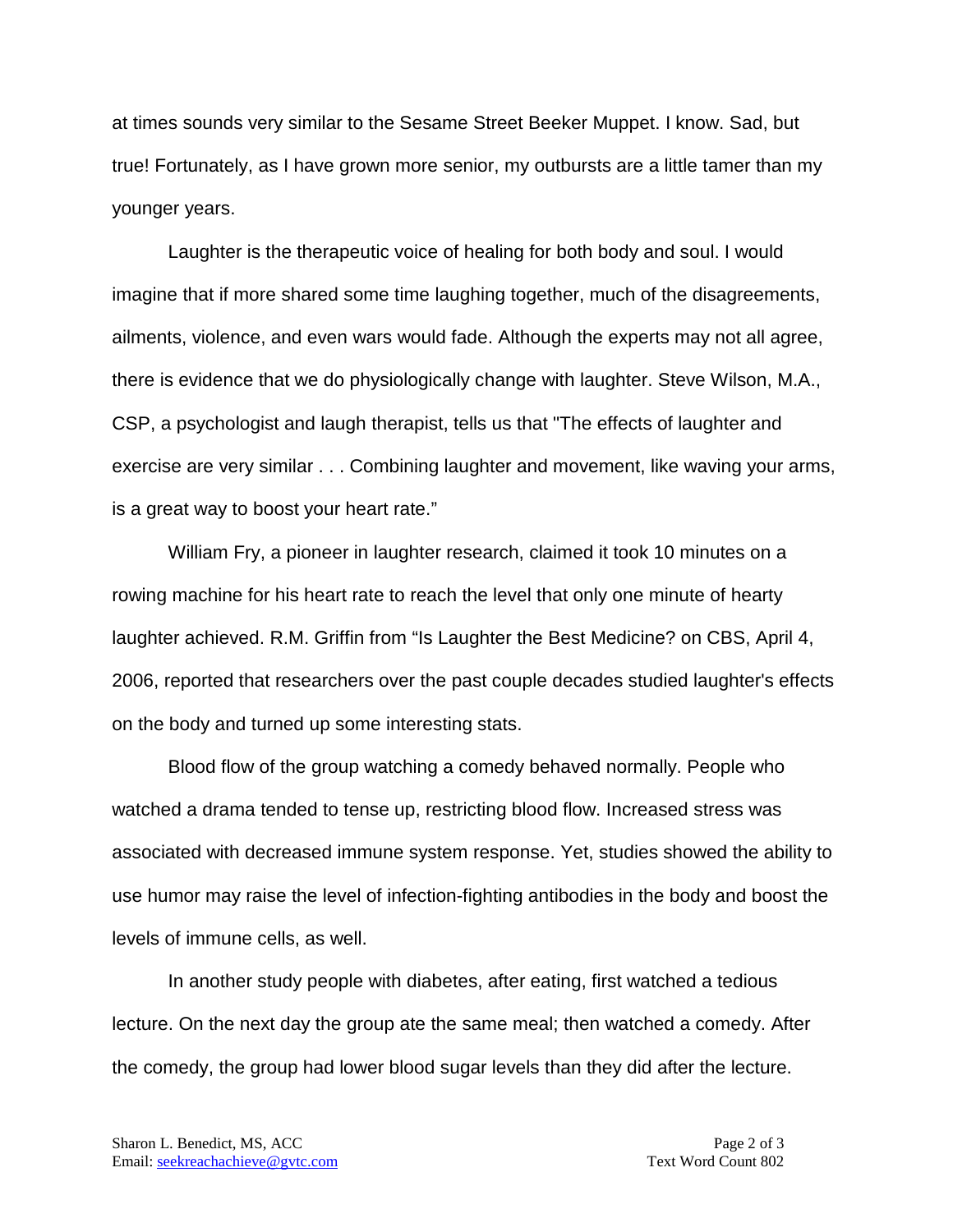The focus on the benefits of laughter and sleep really began with Norman Cousins' memoir, Anatomy of an Illness. Cousins, was diagnosed with Ankylosing Spondylitis, a painful spine condition. Watching comedies, like Marx Brothers films and episodes of Candid Camera, helped him feel better. He said that 10 minutes of laughter allowed him two hours of pain-free sleep.

While researchers continue to debate whether other conditions predispose people to experience better health and wellbeing, Sheri & Bob Stritof, author of *The Everything Great Marriage Book*, believe that one of the great joys in marriage is when couples spend time laughing together and enjoying each other's sense of humor. The benefits include reduced tension within the marriage. Lifts the spirit, bring couples together, and keeps relationship new. The Stritofs encourage us to be aware of humorous moments each day; and share at mealtime something funny that happened to them. And watch classic movies and comedies together.

Think about ways you can bring more laughter into your life and your loved ones. Remember, laughing together doesn't mean you "laugh at them." Don't misuse your funny bone to put down someone else. It's no fun to receive it. And if you try to dish it out, you will find not too many people will stay around long. Share laughter that encourages and brings a smile to yourself and others. In the next article, let's find out ways you can have fun that refreshes, helps you chill out and laugh a little or a lot, and supports wholeness in your life.

\*\*\*\*\*\*\*

Sharon L. Benedict, MS, ACC, is a certified life wellness coach-consultant, specializing in life skills, wellness, and creative arts development for individuals, businesses and organizations [\(www.harvestenterprises-sra.com\)](http://www.harvestenterprises-sra.com/).She welcomes your questions and comments and can be contacted at [seekreachachieve@gvtc.com.](mailto:seekreachachieve@gvtc.com)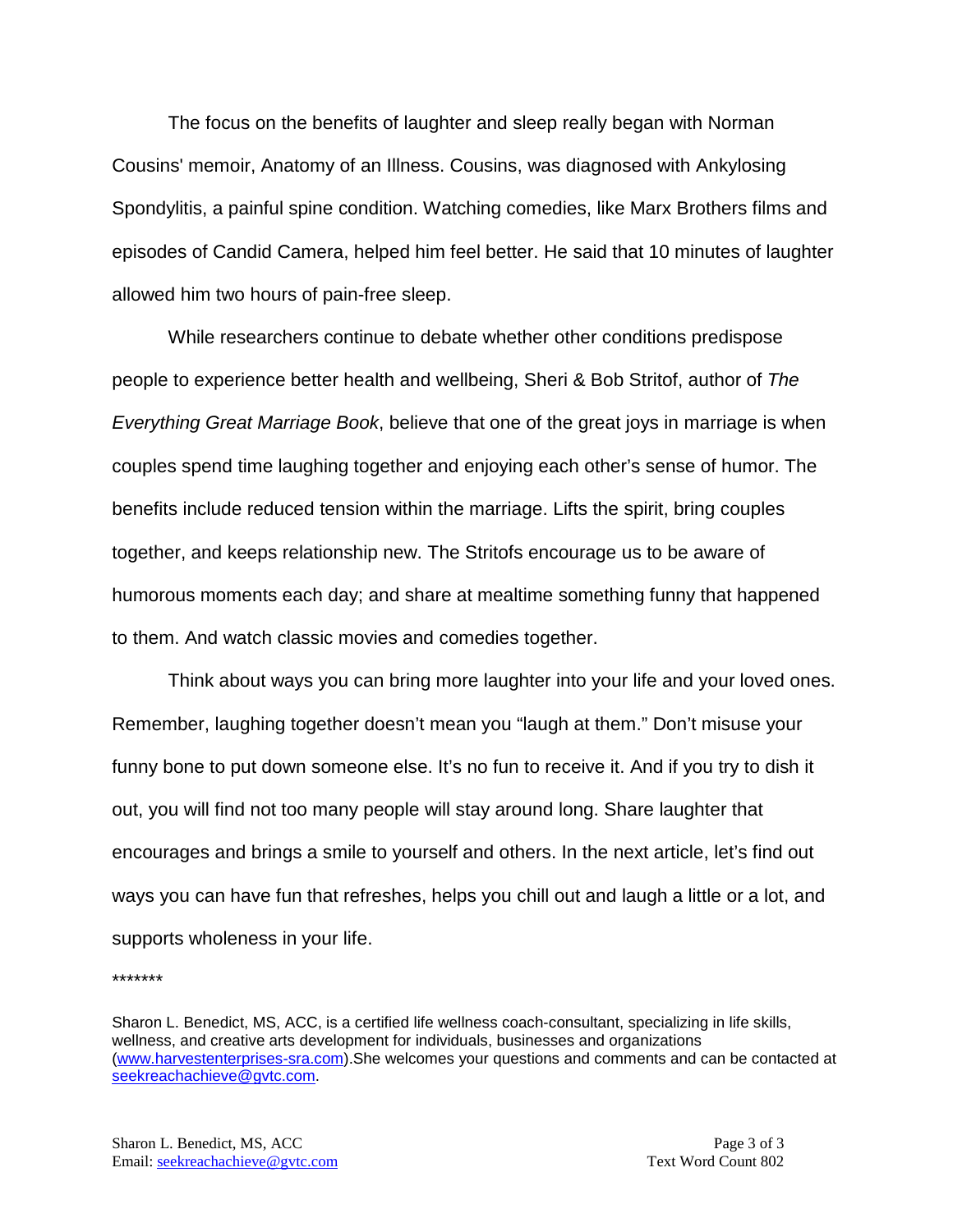*From the Heart...*



### **Ways the nation plays**

(published in Boerne Star, Friday, October 8, 2010)

No matter how tough our money problems grow, our nation's people still find ways to play. According to the Bureau of Labor Statistics, "As leisure time and personal incomes have grown across the Nation, so has the arts, entertainment, and recreation industry." This industry includes about 115,000 establishments, ranging from art museums to fitness centers. Practically any activity that occupies a person's leisure time, excluding the viewing of motion pictures and video rentals, is part of the arts, entertainment, and recreation industry.

The diverse range of activities offered by this industry can be categorized into three broad groups—

- *Live performances or events*
- *Historical, cultural, or educational exhibits*
- *Recreation or leisure-time activities*.

So says the Bureau of Labor Statistics. Yet, I wouldn't leave out going to the movies and video rentals, one of our nation's most active pastimes.

In 2004, The US Census Bureau reported that Americans spent about \$159 billion on arts, entertainment, and recreation. About 31% of every dollar went to amusements, such as golf, skiing, marinas, fitness/recreation sports, bowling; Gambling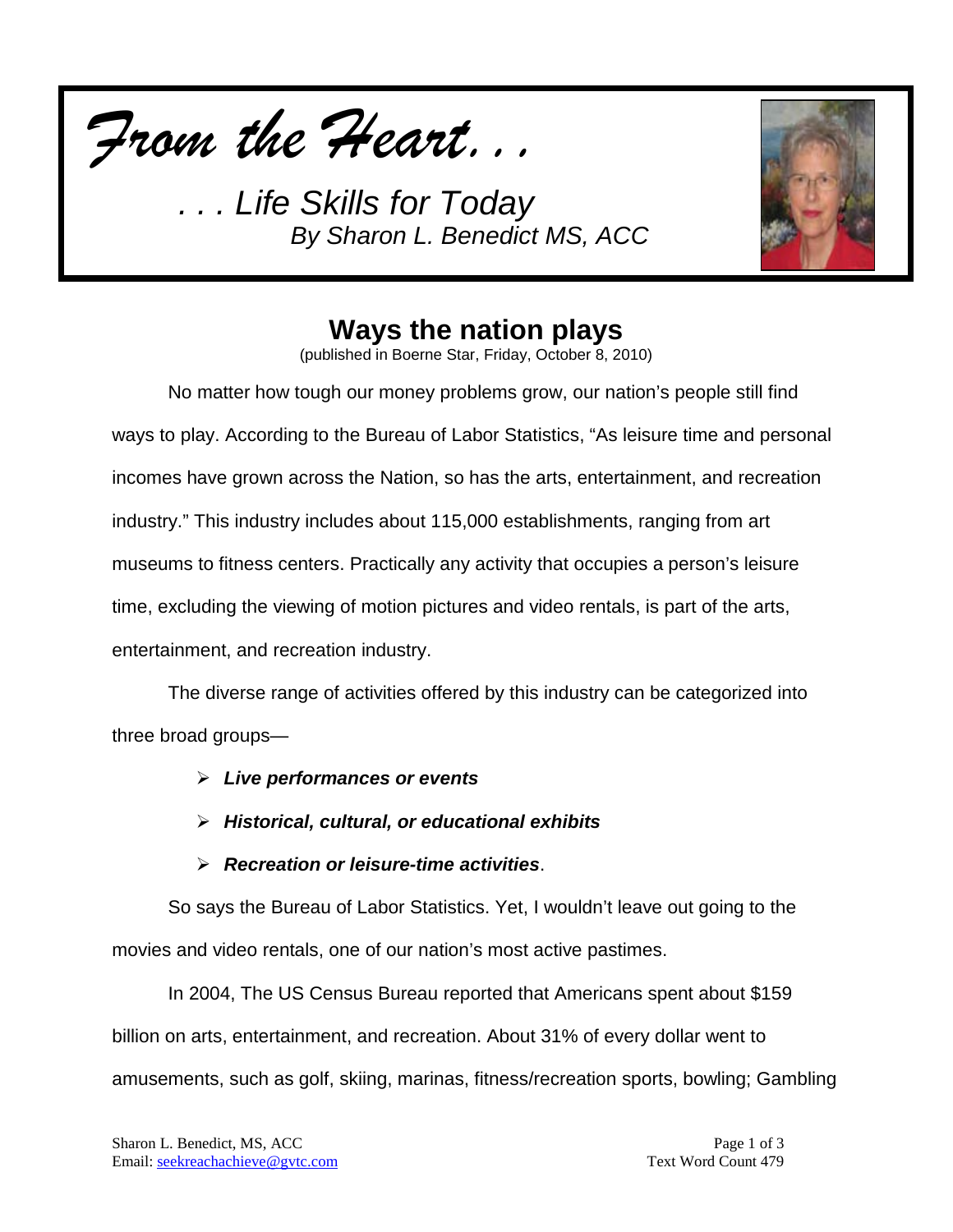16%; Spectator sports 15%; Performing arts 13%; Promoters of performing arts/sports/similar events 8%; Amusement 7%; Independent artists, writers, performers 6%; Museums, historical sites, and similar institutions 6%; and Agents and managers of artists, athletes, entertainers, other public figures 2.5%.

According to Unity Marketing Group, who publish market research and consumer insight studies on the luxury market, "Americans have an unquenchable appetite for entertainment and recreation." Futurist Graham Molitor predicts that by the year 2015 a new age of leisure will dawn when more than half of the nation's GNP will be generated from the entertainment product and leisure industries." We shall see if this holds true in difficult economic times. Unity Marketing stats actually reach to about \$706 billion in 2004 for entertainment & recreation.

They also categorize five types of entertainment buyers, including Entertainment Demographic Distinctives—what they buy, how much they spend, where they shop for entertainment products, and spending trends. Where do you think you fit? I'm more an Entertainment Alex than any. Yet, I might occasionally lean toward Couch-Potato Carol when I'm just worn out:

- **Entertainment Alex Just Wants to Have Fun**
- **Frugal Francine Entertains Herself Searching for Bargains**
- **Couch-Potato Carol Would Rather Watch**
- **Fantasy-Fulfillment Fred Lives in and through His Fantasies**
- **Bored Betty Desperately Needs Excitement in her Life**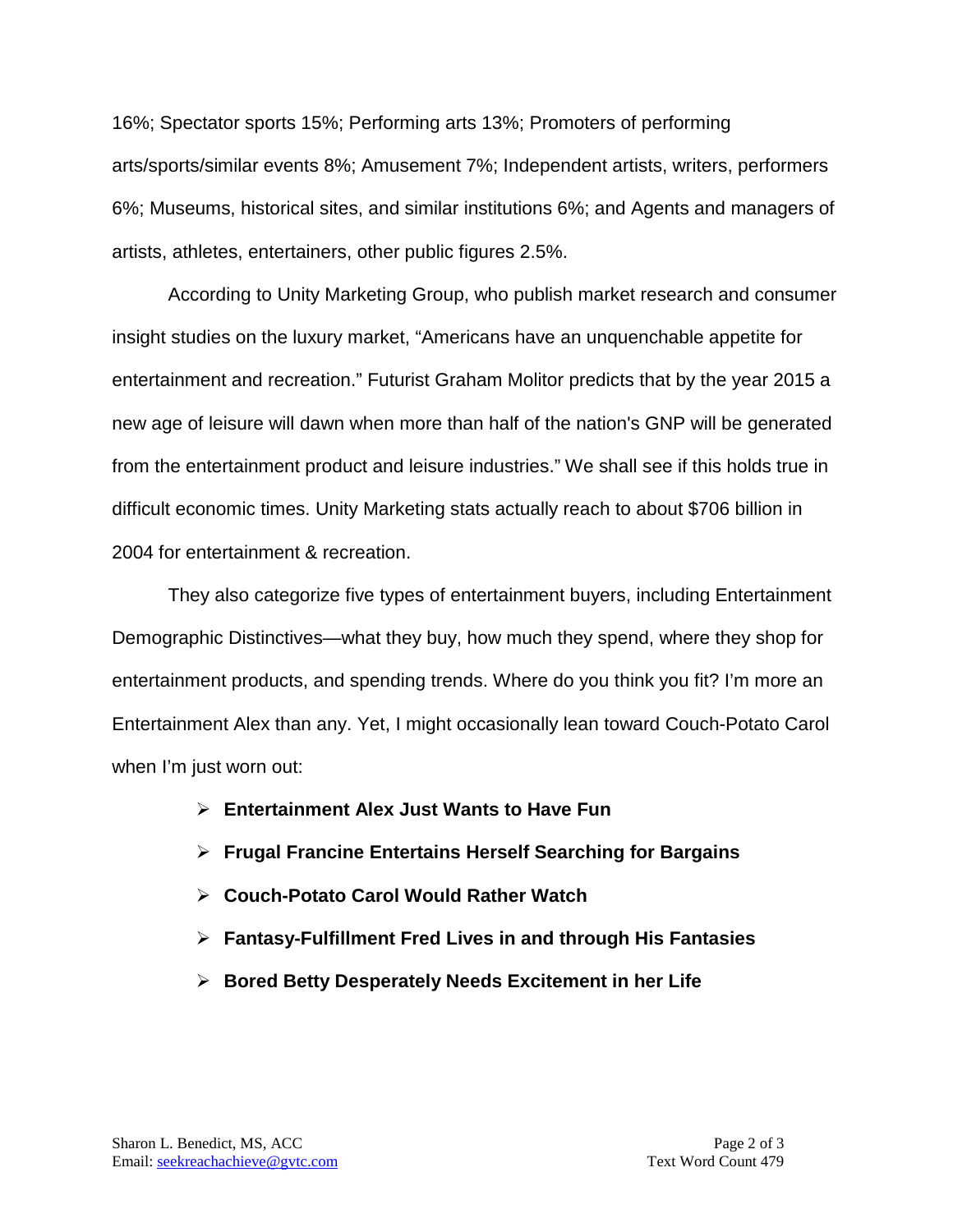For ways to have fun that refreshes, helps you chill out and laugh a little or a lot, and supports wholeness in your life, find out in the next article. You'll get tips on how to relax, play, and be together with family and friends at home, around the neighborhood, in your state, nation, and the world.

\*\*\*\*\*\*\*

Sharon L. Benedict, MS, ACC, is a certified life wellness coach-consultant, specializing in life skills, wellness, and creative arts development for individuals, businesses and organizations [\(www.harvestenterprises-sra.com\)](http://www.harvestenterprises-sra.com/).She welcomes your questions and comments and can be contacted at [seekreachachieve@gvtc.com.](mailto:seekreachachieve@gvtc.com)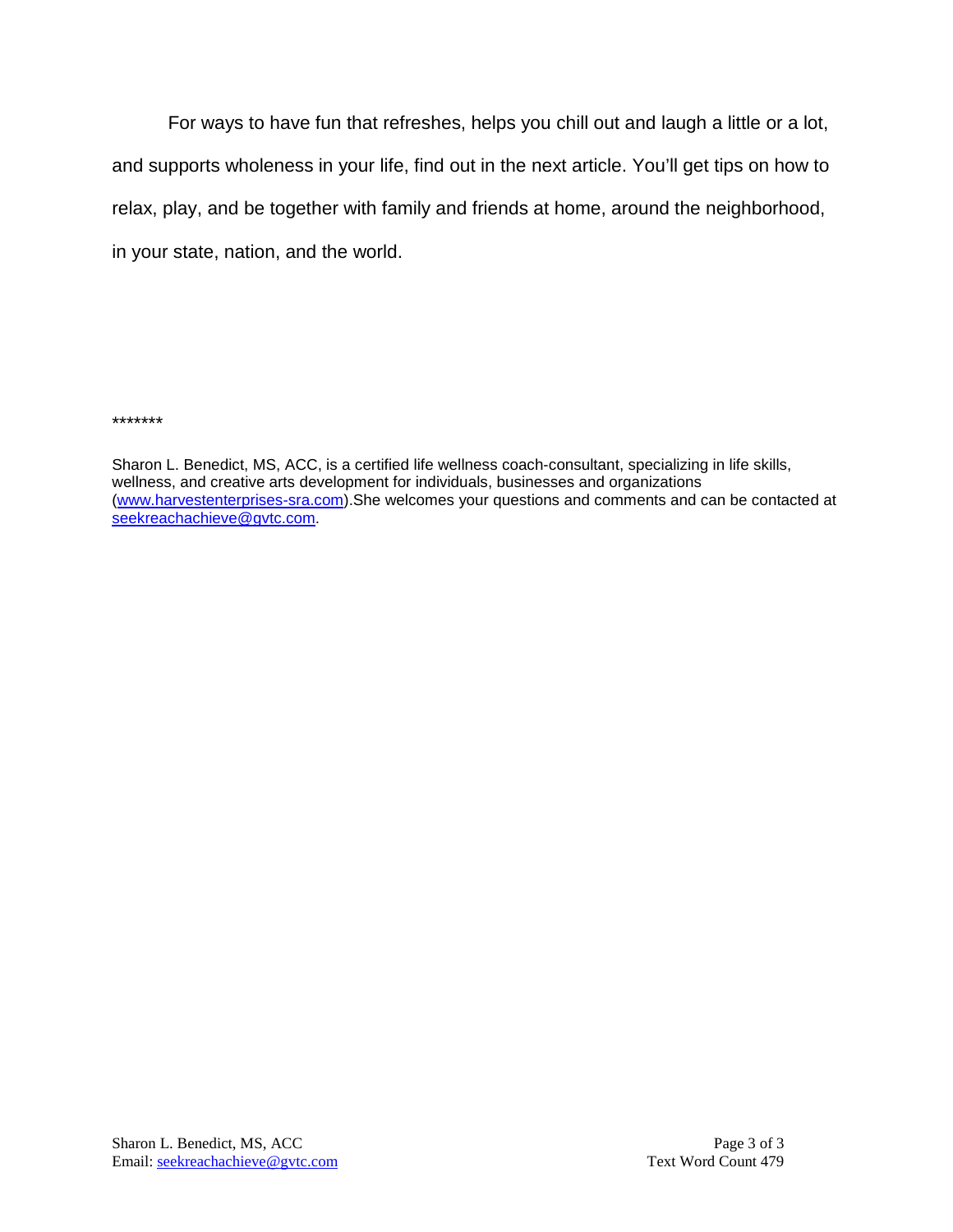



# **Holiday Happenings—How do you play?**

(published in Boerne Star, Friday, October 15, 2010)

With all the bustling activity now happening—kids going back to school, holidays fast approaching, and having to think about who in the family is slated for hosting Turkey Day—are you feeling more like the coming holidays are more a trick than a treat? And what about the Christmas wish list you are compiling for your kids, workplace associates, and friends? How much money is really in the bank for all the special gifts you know they are hinting at? Oh well, is it possible to actually have some fun during these coming months?

Believe me, it is possible! Yet, it begins with an attitude adjustment. I and my fellow coach, Carolyn Sledge, love the word "simplify." If we didn't pay attention to the wisdom that one word offers, we both would crater under the weight of our "to do" lists! Whenever I am about to go over the edge of my "cliff list," Carolyn reminds me to, "Relax!" So, I take a deep breath and slow down just enough to be free from the chaos of the list. In that moment, I somehow discover I can actually say "no thank you" or "later" to some things; and even discover that someone else actually wants to host Turkey Day instead of me. How nice to just show up and enjoy the moment!

"I asked God for all things, that I might enjoy life. God gave life, that I might enjoy all things." This simple anonymous phrase helps me keep everything in perspective. So,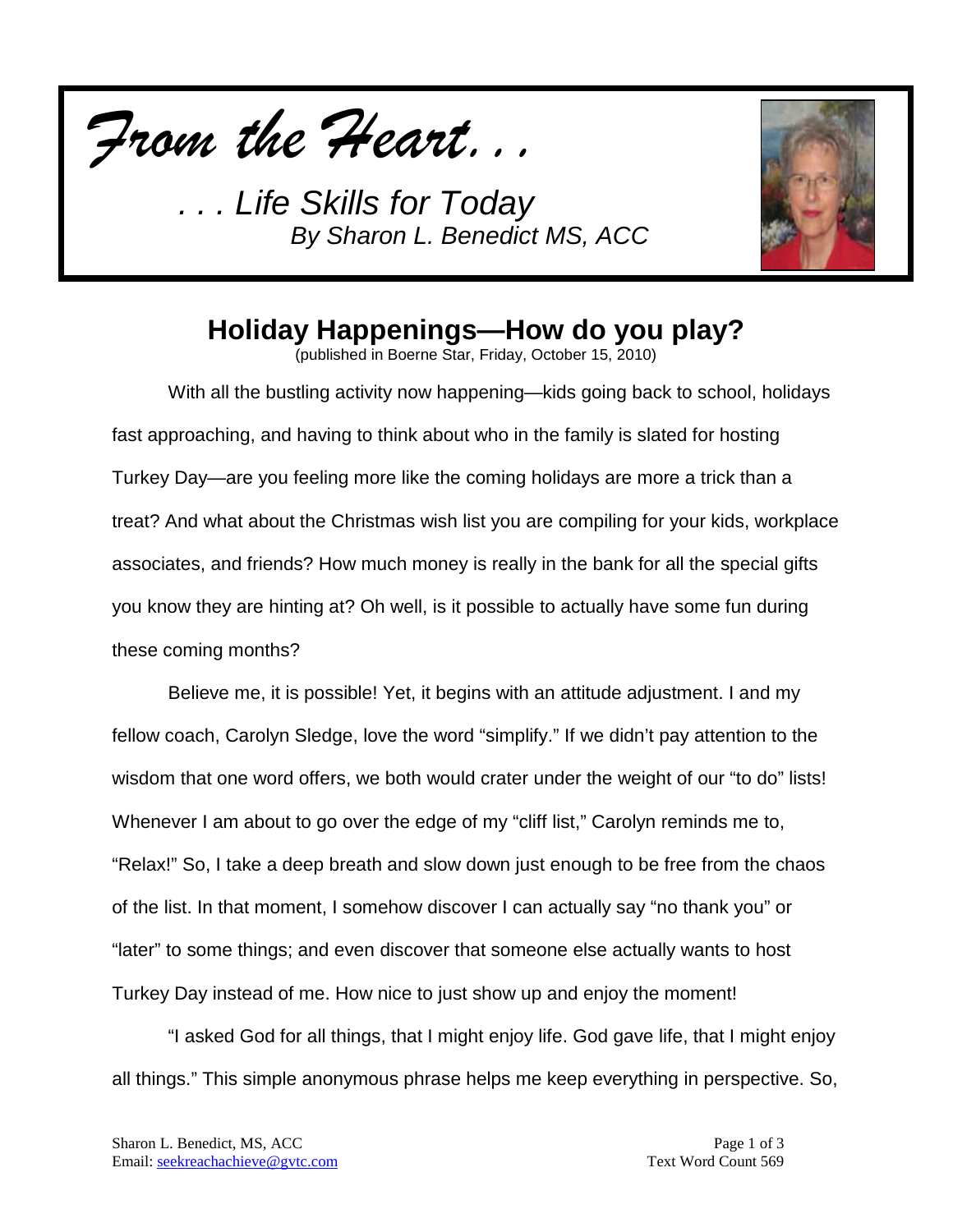as you contemplate altering your own "cliff list", here are a few ways to have fun that refreshes, helps you chill out and laugh a little or a lot, and supports wholeness in your life. Let's start at home and in your own neighborhood. What areas do you already enjoy doing?

#### *At Home*:

- Arts/Crafts, Sewing, Knitting or Needlework
- Computers & Software for home use—including computer games, internet
- Music Audio/Videos, Stereo Systems, Musical Instruments
- Play w/ Pets—cats, dogs, fish, reptiles, birds, hamsters, you name it!
- Read Books, Magazines & Newsletters
- Singing, Dancing, Storytelling
- Playing w/ Toys, Balls, Games and Dolls—including riddle making, puzzles, interactive game boards, magic games, juggling, mime, skipping rope, whipped tops and hoops
- TV Program Viewing—daytime, prime time, soaps, dramas, documentary, how-to programs; TV—VCR/DVD movies & prerecorded videos
- *Do Absolutely Nothing!*

#### *In the Neighborhood/Community—Fun Is Just Around the Corner!:*

- Concerts & other Arts related activiites
- Dining out
- Lectures/Speaking Engagements
- Local Amusement Parks
- Movie Theatre, Live Theatre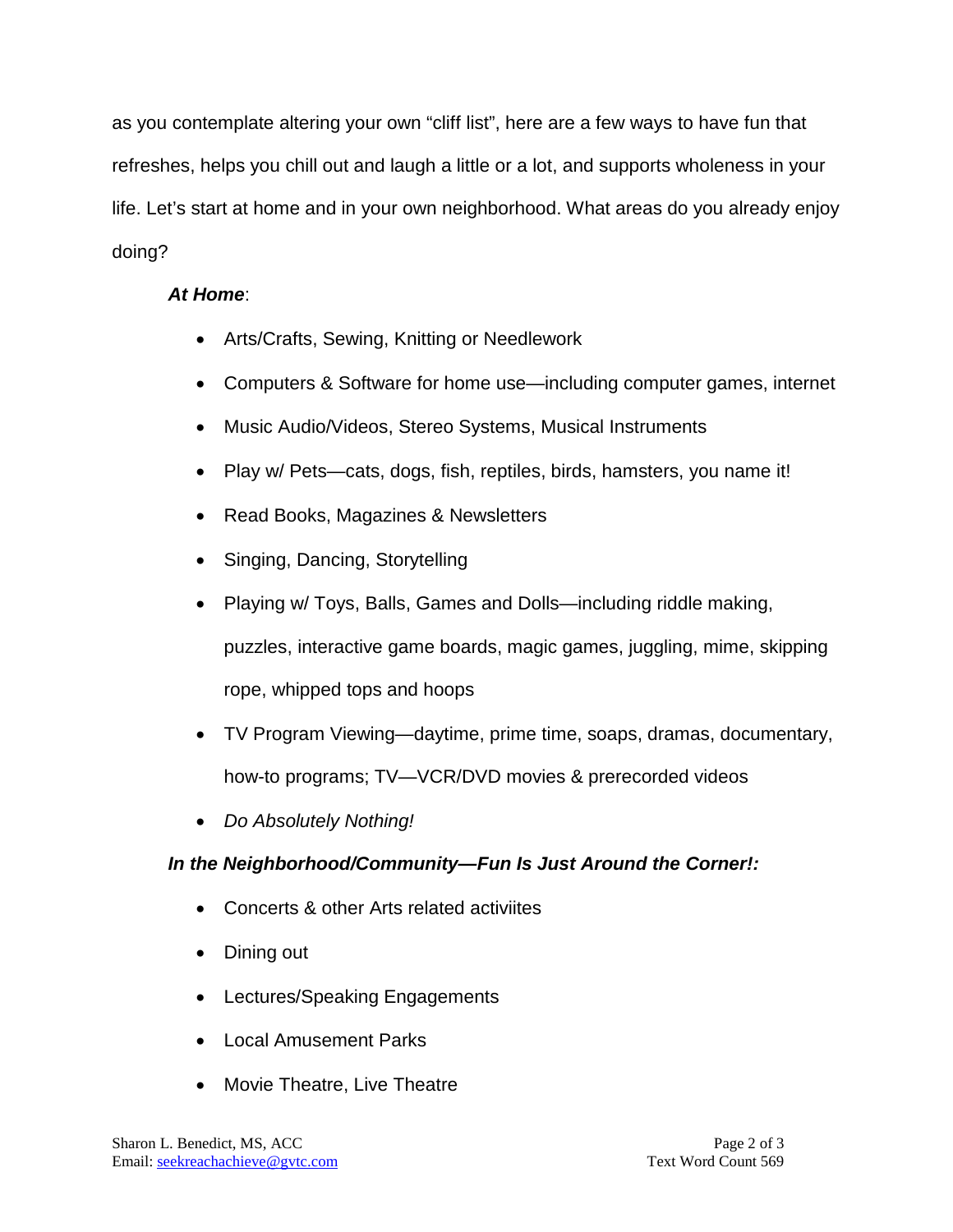- Museums & Art Galleries
- Neighborhood Park activities
- Shops of every variety
- Sports, Exercise—golf, tennis, soccer, basketball, baseball, water sports/kayaking, walking, hiking, running, fitness training, you name it! Some people actually love exercise!
- Touring, Sightseeing, Historical Sights, Lounging, Resort Accommodations

Next article will cover ways to play in your state, nation, and around the globe.

Remember, when making choices for the holidays, focus on ways to relax, play, and be

together with family and friends at home and around the neighborhood. Keep it as

simple as you can so the life you have been given is a life fully enjoyed each moment.

\*\*\*\*\*\*\*

Sharon L. Benedict, MS, ACC, is a certified life wellness coach-consultant, specializing in life skills, wellness, and creative arts development for individuals, businesses and organizations [\(www.harvestenterprises-sra.com\)](http://www.harvestenterprises-sra.com/).She welcomes your questions and comments and can be contacted at [seekreachachieve@gvtc.com.](mailto:seekreachachieve@gvtc.com)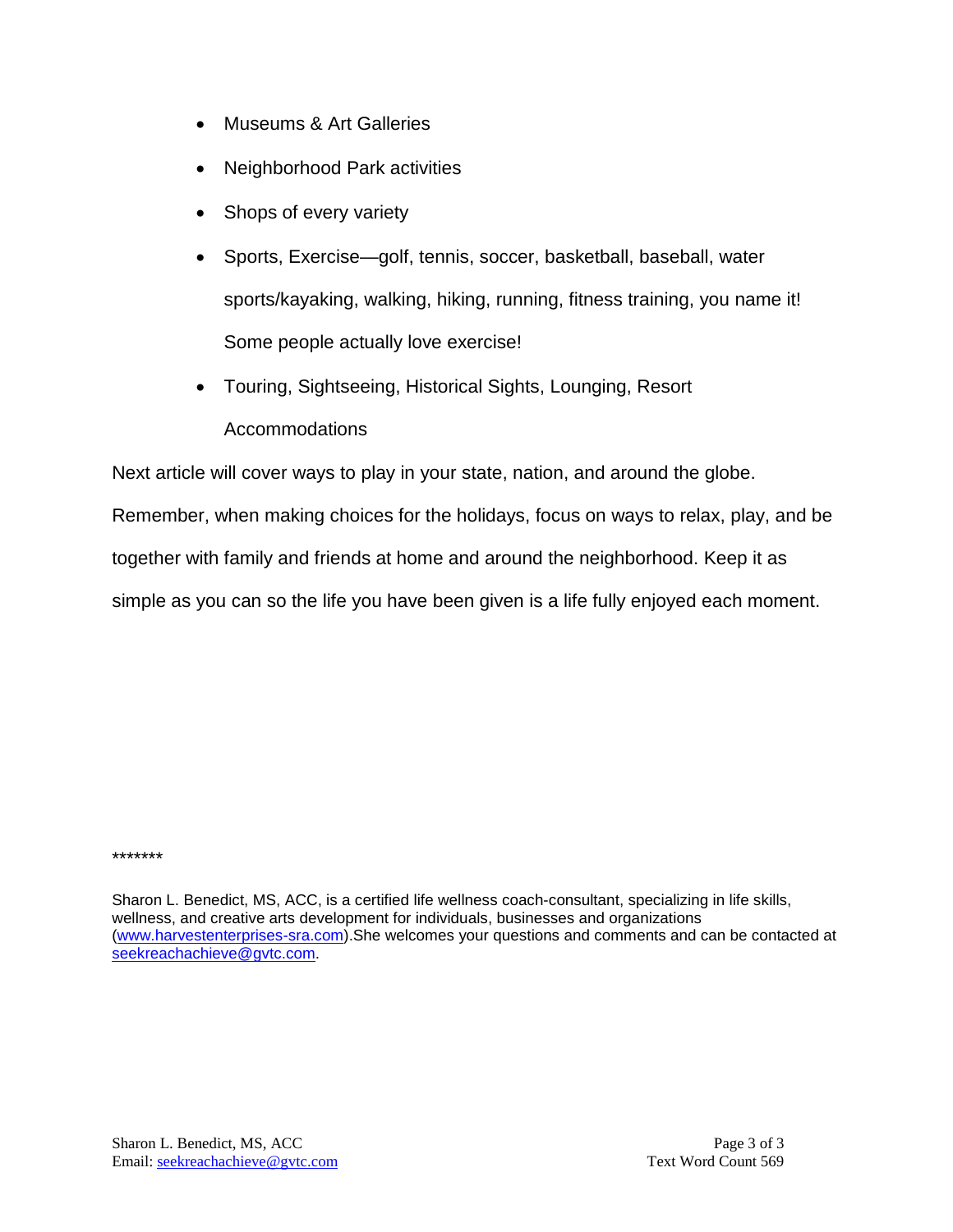



### **How do you play in your community & state?**

(published in Boerne Star, Friday, October 22, 2010)

When trying to find out what's happening in your next of the woods and state,

where do you go to find ways to play? For the Texas Hill Country, there is a number of

websites to visit. Here are just a few:

Discover the Hill Country,<http://discoverthehillcountry.com/>

Texas Hill Country.com,<http://www.texashillcountry.com/>

Hill Country Happenings,<http://www.hchappenings.com/>

Then don't forget your local newspaper online and offline, like the Boerne Star, and local magazines such as Explore or Boerne Business Monthly. You will find all kinds of great ways to play such as for dining out, sports, park outings, historical and cave tours, special library events, nonprofit galas and activities.

As one who has a major fondness for the arts, I look for anything that is going on in the arts in my community and state. Being on the board of the Hill Country Council for the Arts (HCCArts) serving the arts throughout the Texas Hill Country, I hear firsthand all the awesome things going on with the many arts organizations and arts supporters. I highly recommend you visit the Majestic Ranch Arts Foundation facility (www.mraf.org) where you can find just about any media to dig into for any age—whether clay, stone,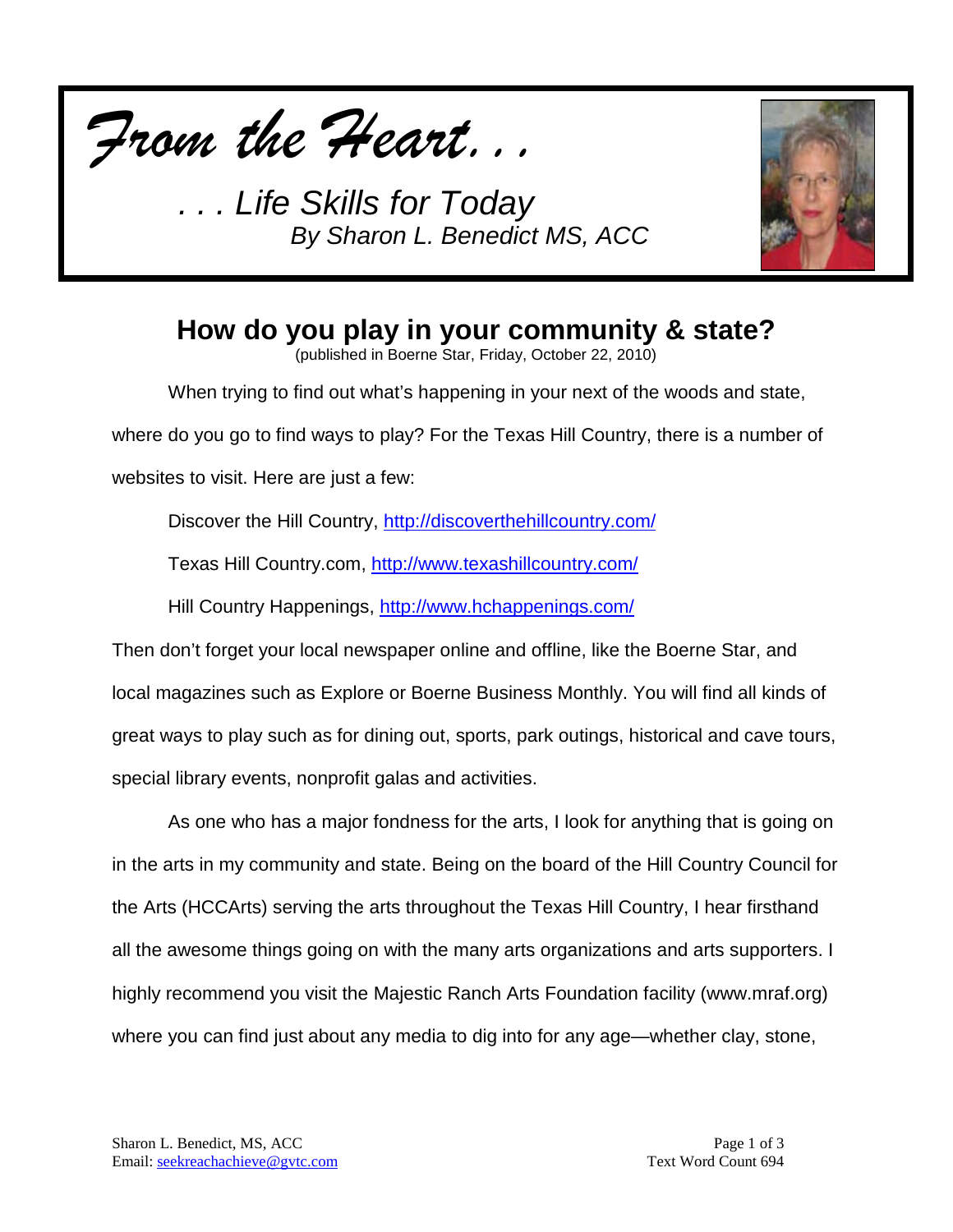drawing, printing, painting, digital & wet photography, fiber arts, glass, jewelry making, music, sculpture & metalwork, woodworking,

Be sure to visit all the galleries and studios of artists who are members of the Boerne Professional Artists association [\(http://www.boerneart.com/\)](http://www.boerneart.com/). And have you heard…Kerrville Performing Arts Society, "KPAS", has come to Boerne! And we want them to stay!! Be sure to buy your season tickets now [\(www.kpas.org\)](http://www.kpas.org/)! The Grammy award winning **MARIACHI LOS CAMPEROS de Nati Cano is coming November 1-2, 2010** to the state-of-the-art Sam Champion High School Auditorium! Then on February 17-18, 2011, Neil Berg's 100 YEARS OF BROADWAY, and DOC SEVERINSEN & El Ritmo de la Vida on May 8-9, 2011, will amaze you! That's right! You read correctly-- Grammy awarding winning performers, Neil Berg, and Doc Severinsen of Johnny Carson's Tonight Show fame. So, don't wait…buy your tickets now!

Another awesome thing is happening in Boerne and the Texas Hill Country. The HCCArts has embarked on a major project to bring public art to Boerne's gateways and city landscape. They are also working on a Boerne public art master plan. On November 5, HCCArts' Business Committee for the Arts (BCA) will host their BCA speaker series with *The Tale of Two Cities – Austin and San Antonio, Cultural Master Plans and their Economic Value.* Keynotes speakers will be Felix Padron, Executive Director, San Antonio Office of Cultural Affairs, and Janet Siebert, Austin Civic Arts Program Consultant. Both will share their experiences and insights on designing their city's cultural arts master plan. Buy tickets now at [www.HCCArts.org.](http://www.hccarts.org/) You don't want to miss this!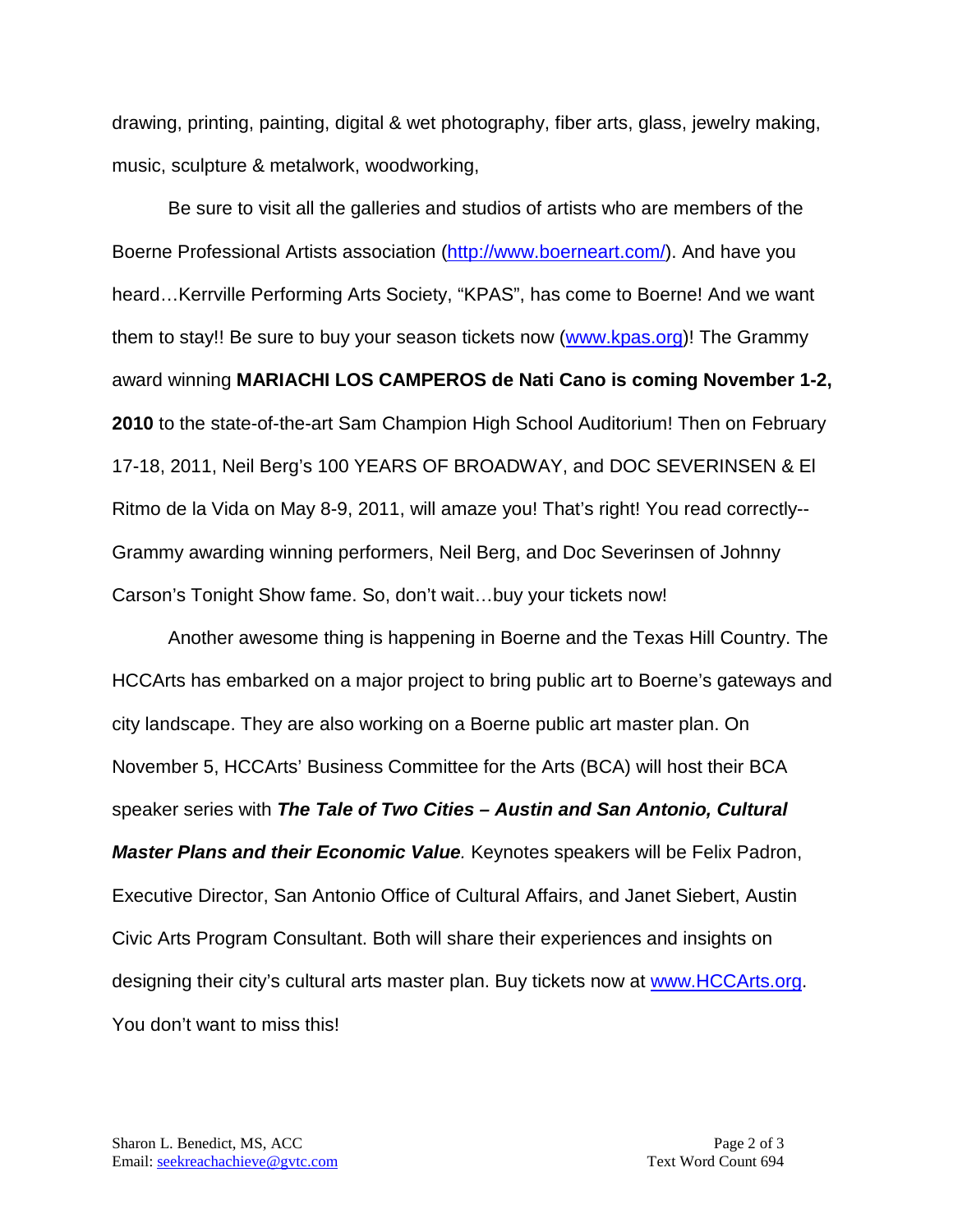Then on November 20, HCCArts will host with many partners the *Western Trail Community Day*, free to the public. On this special day, celebrate with family and friends Boerne's western cattle drive heritage of the late 1800s—and support the vision of public art for Boerne's gateways and city landscape. You will be able to pick up a community day art & heritage venue 'trail map' for your family; and visit each HCCArts' partner-location to experience the old west, the visual arts, and the unique heritage of our community. And by all means visit Robert Summers' Longhorns that have been temporarily installed near Ye Kendall Inn to give you a glimpse into the beauty and value of public art for our community. Then donate to HCCArts' Boerne Public Art Fund on their website to support the purchase of public art for Boerne.

These are just a few of the possibilities for playing in my neighborhood of Texas. Next article will cover ways to play in the nation and around the globe. Remember, when making choices on how to relax, play, and be together with family and friends in your community and around the state, fully enjoy every moment.

\*\*\*\*\*\*\*

Sharon L. Benedict, MS, ACC, is a certified life wellness coach-consultant, specializing in life skills, wellness, and creative arts development for individuals, businesses and organizations [\(www.harvestenterprises-sra.com\)](http://www.harvestenterprises-sra.com/).She welcomes your questions and comments and can be contacted at [seekreachachieve@gvtc.com.](mailto:seekreachachieve@gvtc.com)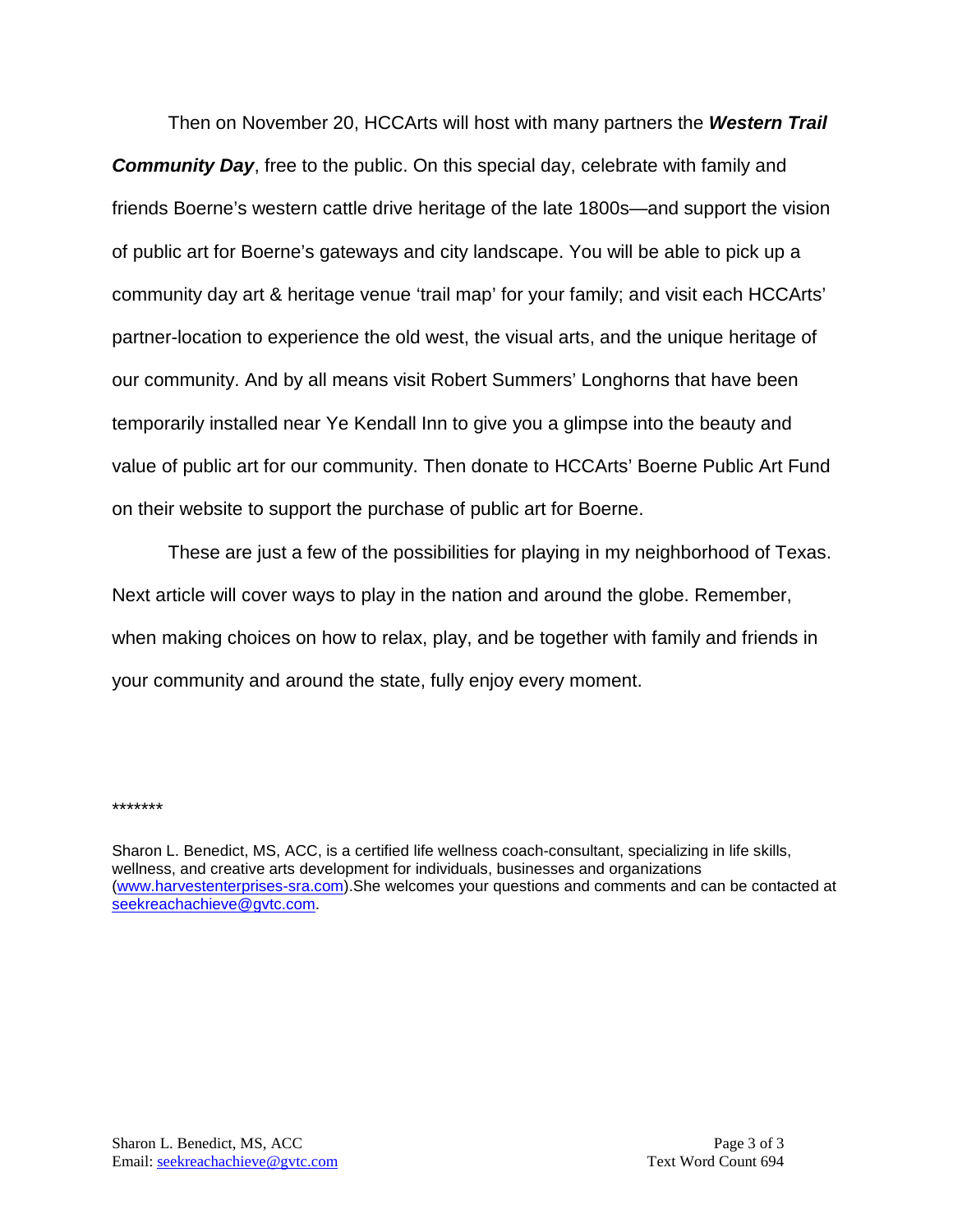



### **How do you play in our nation and around the globe?**

(published in Boerne Star, Friday, October 29, 2010)

For many years as we were raising our daughters, my family would venture off during the summers to the four corner states—Arizona, New Mexico, Colorado, and Utah. With a pop-up trailer in tow, we would travel the miles from Texas, as my husband would make up stories from a word each of us would give him. We never could guess what he would come up with. But it was so much fun, and the driving hours flew by.

All of sudden we were at our destination, such as Bandelier National Monument, Gila Cliff dwellings, and old town Albuquerque. Before leaving New Mexico we would explore the old mining, ranching and railroading towns. Then off to Colorado Estes Park, Silverton, and Mesa Verde. We would cross over to Utah and Arches National Park, Bryce Canyon National Park, Zion National Park, and Monument Valley Navajo Tribal Park.

We eventually landed in the Grand Canyon, Arizona; then Flagstaff, to check out their downtown scene and walking trails. After doing a little cave touring, we ended up at Canyon de Chelly National Monument. And we never left Arizona without spending some desert time at places like Sonoran Desert National Monument. In between, we visited just about every Native American reservation and park.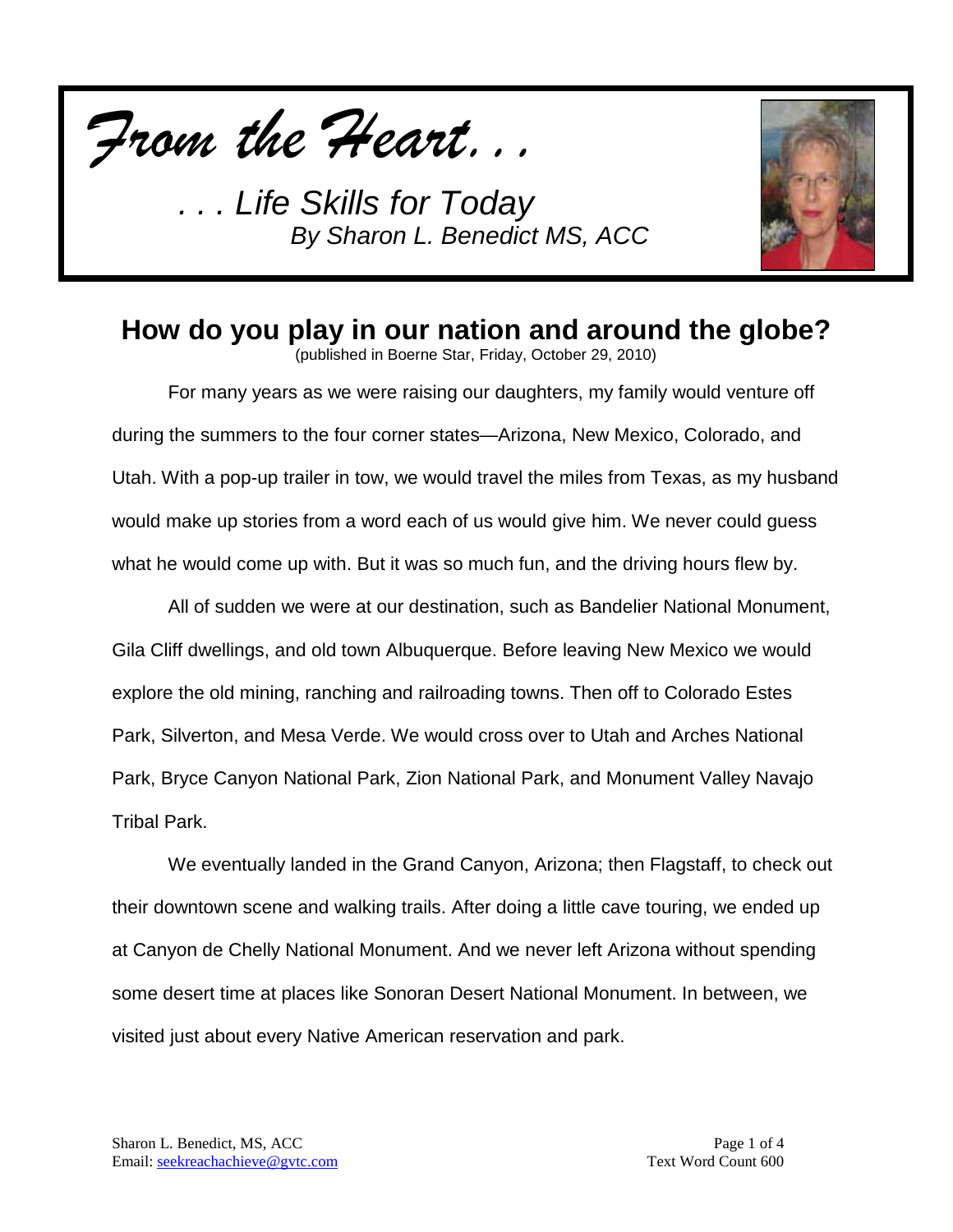By then, our girls were definitely ready to come home to get away from Mom and Dad! Our daughters are now all grown up, but we all have many beautiful memories of those camping and touring years together. Today, in our more senior years, my husband is still the adventurous one...with a trip to Peru and the Amazon with **Earth** [Watch](http://www.earthwatch.org/) studying hummingbirds. He still has plans for Australia and New Zealand, hopefully with one of our daughters who also loves to travel and experience new adventures. For me, I'm more of a nester but still like to travel in the good ole USA.

What adventures in our nation and around the world has your family experienced? Have you made any plans yet for your next one? Here are some ideas for traveling in the US—*Fun is Just Down Our Nation's Highways!*

- **Dude Ranch/horseback Riders**
- **Hunting**
- **Lounging, Resort Accommodations**
- **Parks of all types—Amusement, State, National, Private**
- **R&R resorts**
- **Touring, Sightseeing, Historical Sights**
- **Caving Tours**
- **Wildlife adventures**

How about around the globe? Start dream traveling the world with these possibilities.

Here is a few *For the Roughing It Crowd*:

- **Camping**
- **Climbing**
- **Fishing & Fish Hatcheries**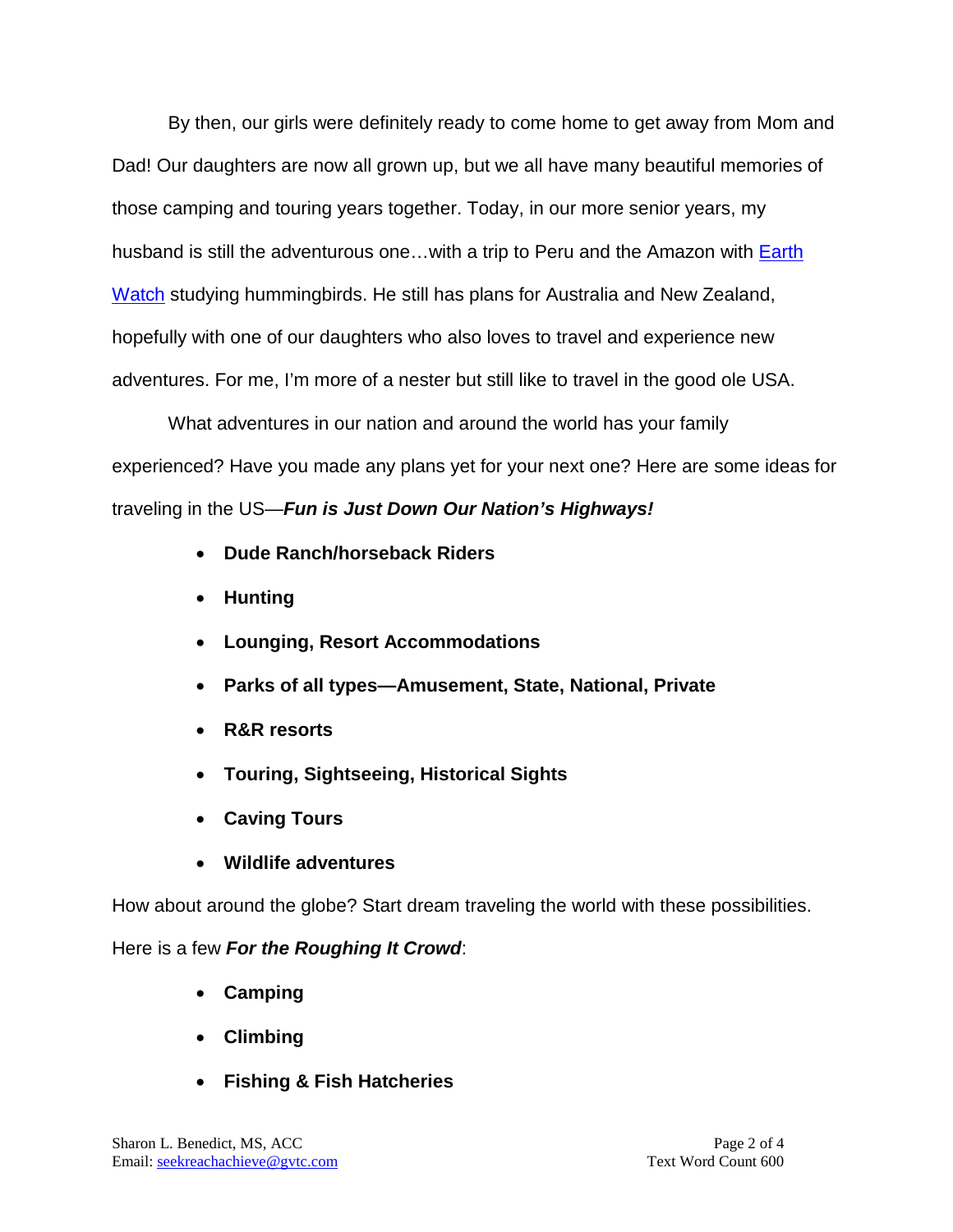- **Hiking/Biking Trails**
- **Horseback Riding**
- **Hostels**
- **Hunting**
- **National & World Parks**
- **Off-Highway Vehicle Traveling**
- **Water Sports**
- **Wildlife Viewing**
- **Winter Sports**

I wouldn't want to forget ideas…*For the Tourist in general*:

- **Auto Touring**
- **Boating**
- **Educational Programs**
- **Historic/Cultural Sites**
- **Lodging**
- **Museum/Visitors Centers**
- **RVing the countryside** (rent before you own)

We all know it is loads of fun to dream and plan an adventure. However, with this

tough economy, budget planning is also essential. And there are lots of economical

offers out there at this time. I couldn't begin to give you a complete list of online

resources. Here is just a short list to get you started:

American Trails,<http://www.americantrails.org/>

Fodor,<http://www.fodors.com/>